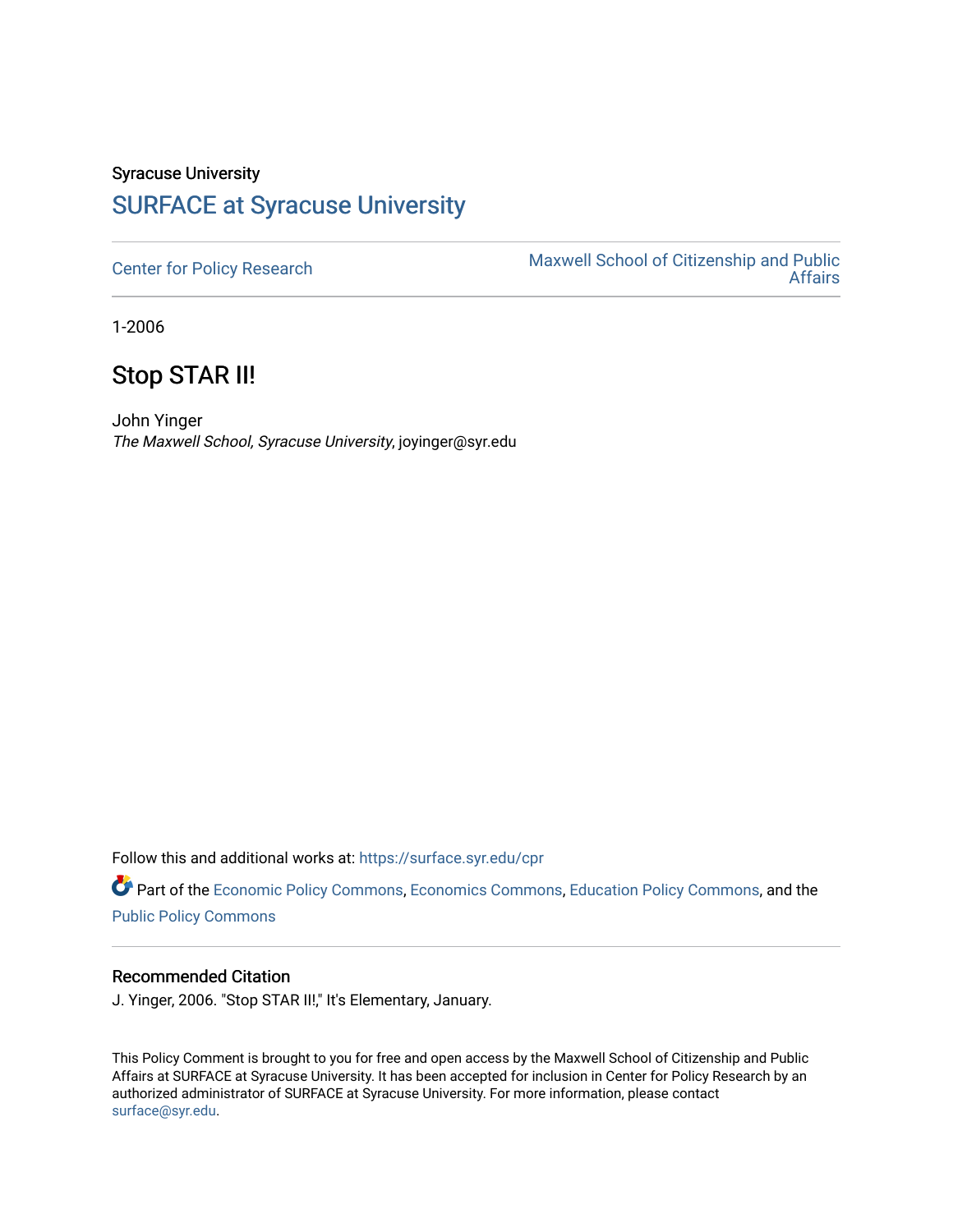It's Elementary

A Monthly Column by EFAP Director John Yinger January 2006

## **Stop STAR II!**

On December 22, 2005, the Republican majority of the New York State Senate proposed extensions to the misguided School Tax Relief Program (STAR) that would cost state taxpayers over \$2 billion dollars.

It is unconscionable for elected officials to be proposing additional property tax relief of this magnitude while still refusing to provide the additional funding for education that is required to meet the June 2003 mandate from the State's highest court in *Campaign for Fiscal Equity v. New York*.

Even without considering the *CFE* case, an extension of STAR would be very poor public policy. The case against STAR has been presented in several of my previous columns (June, November, December 2005).

In brief, by excluding renters and by giving higher exemptions to districts in wealthier counties, STAR magnifies the resource disparities that plague public education in New York State. Moreover, by exempting a share of property values from taxation, STAR lowers the price of education to voters and encourages them to spend more. This feature has lead to increases in school spending, including spending that is not directed to the principal performance objectives required by the State, and to higher property tax rates. In fact, my colleagues and I estimate that STAR has boosted property tax rates about 20 percent in the average district, thereby eliminating about one-third of homeowners' original tax savings from the STAR exemptions and substantially boosting the property tax on all property other than single-family homes.

<span id="page-1-0"></span>Governor Pataki's executive budget explicitly denies that these effects occur: "STAR exemptions have no effect on determining tax levies, rates or school aid." Ironically, however, the Governor himself now appears to recognize them. During a speech at the Cicero Town Hall on January 20, 2006, the Governor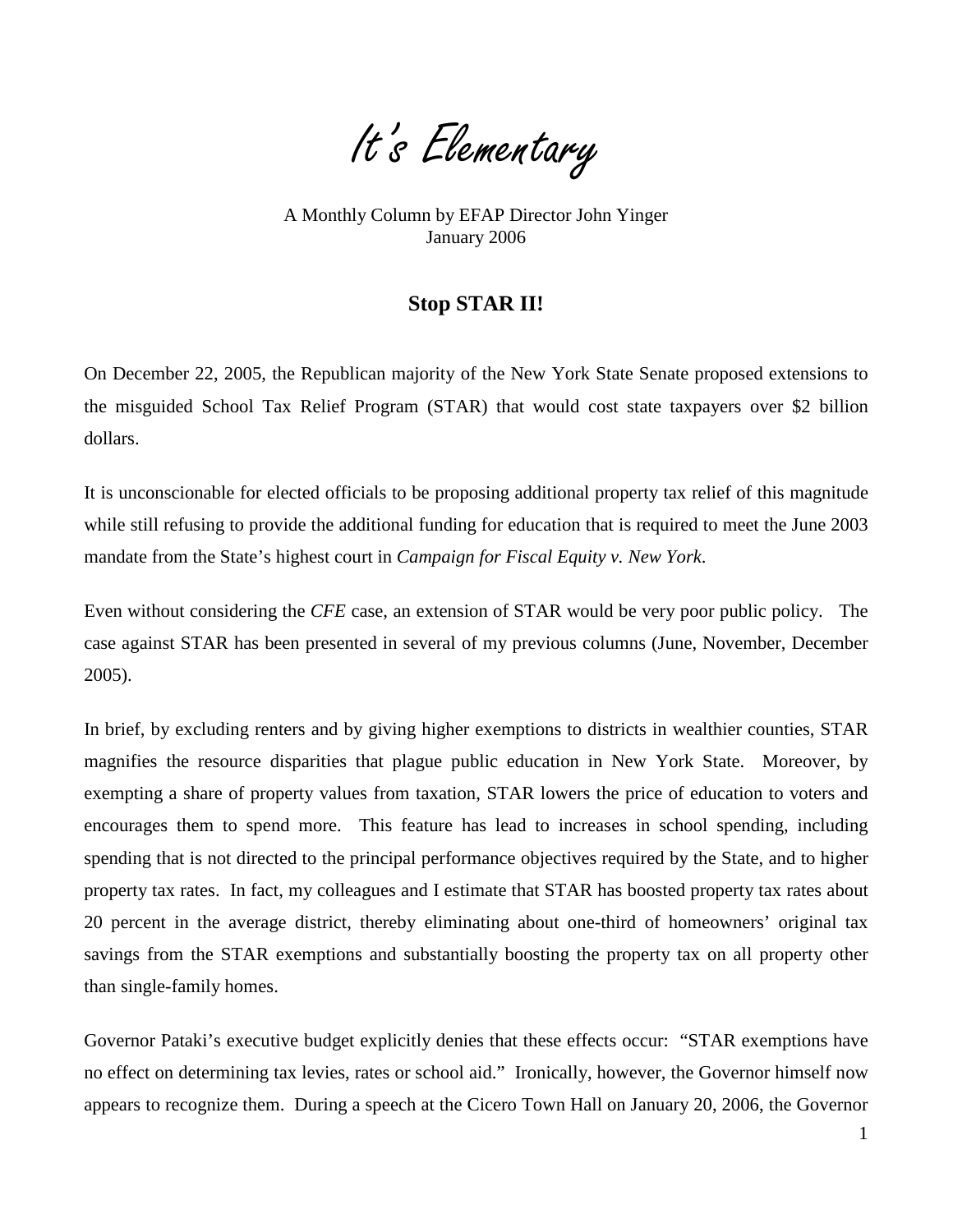said "We've seen school districts raise their rate of spending one, two, three, four times the rate of inflation each and every year. Too often a district would say, 'Well, everybody is getting the benefit of the STAR program, so we can raise taxes 8 or 9 percent and they won't really feel it because the STAR program will cut some of the pain.' That's not the idea."<sup>\*</sup> That may, indeed, not be the idea, but it is clearly the unintended consequence of this program!

Governor Pataki's response to this issue has been to call for direct \$400 rebates to property owners, but only in school districts that agree to keep their spending increases below 4 percent. This approach, which Governor Pataki calls STAR Plus, would moderate—but by no means eliminate—the unintended consequences of STAR. It would still cost a lot of money, however, about \$500 million according to the Executive Budget, and it would magnify the financing inequities that are at the heart of the *CFE* case. The extra rebates would go only to homeowners, thereby exacerbating the disadvantage of majorityrenter districts such as New York City.

Moreover, this proposal offers poor districts an unfair choice: They must either forgo the spending increases required by the Regents' new higher student performance standards or else deny their homeowners the rebate given to voters in wealthy counties. The Executive Budget claims that districts would still be eligible for the higher rebates if their spending increases exceeded 4 percent but went to the "expenses required to provide a sound basic education." Although the details of this provision are not described in the Executive Budget, the State has consistently—and dramatically—underestimated these required expenses, so it seems highly unlikely that this provision will eliminate the inequity inherent in this approach.

In short, the original STAR program claimed \$3 billion that could have addressed education finance inequities in New York State and used it to reward wealthy, high-homeowner districts. This program also had striking unintended consequences, including a large increase in school property tax rates. This is not the time to devote even more resources to this misguided program. Instead, it is the time to eliminate STAR's worst provisions, such as the higher exemption for homeowners in wealthier counties, to integrate STAR with the state education aid system (see my last two columns for 2005), and to devote the State's limited resources to meeting the mandate of the Court of Appeals in the *CFE* case.